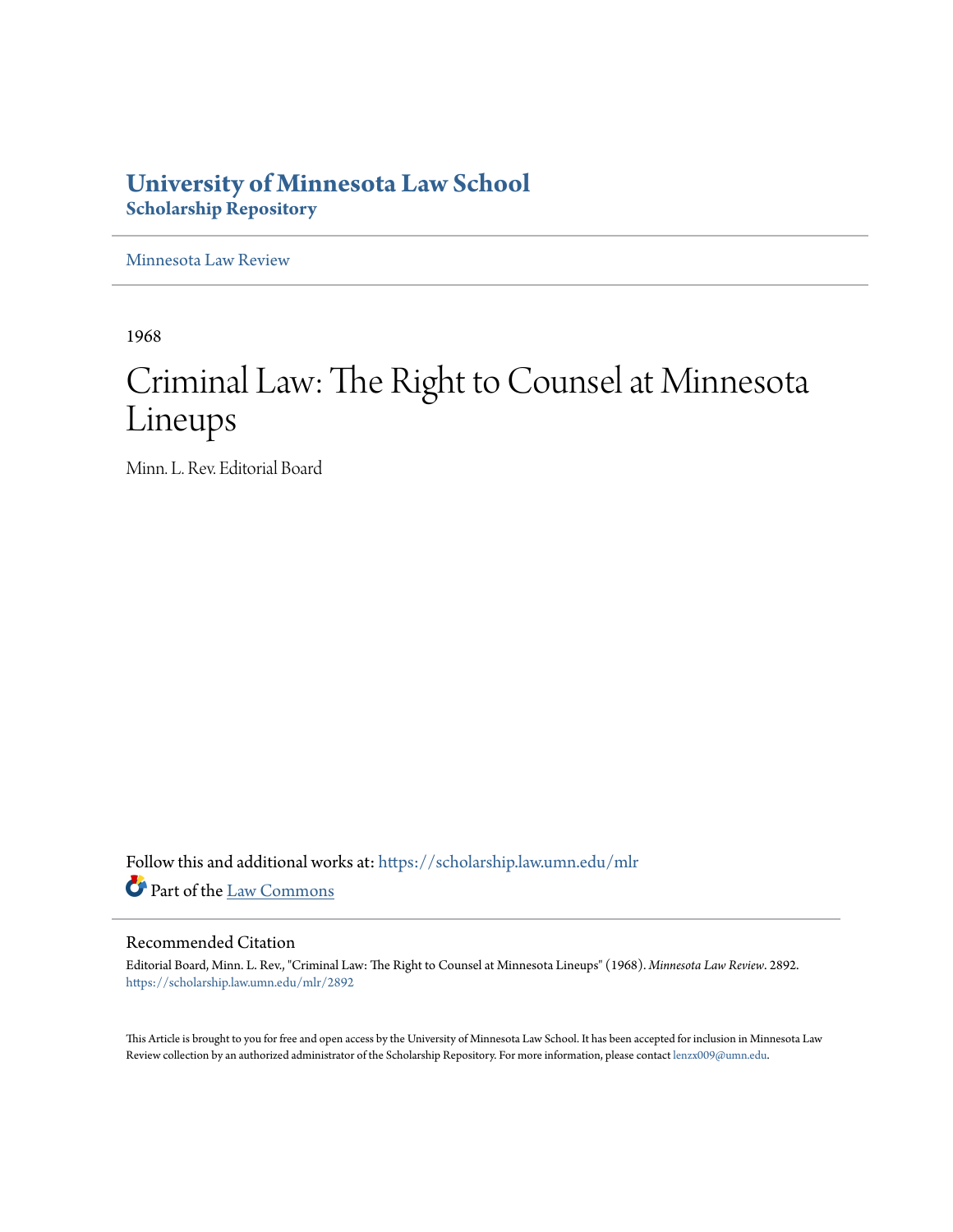### The Minnesota Supreme Court

#### **1966-1967**

*The Minnesota Supreme Court Note surveys significant decisions of the 1966-1967 term. The decisions selected were thought to represent new developments in Minnesota law or otherwise to be of interest to members of the Minnesota Bar. The results reached by the court are analyzed and evaluated in terms of their effect upon Minnesota law and are frequently compared with the law of other jurisdictions. While the decisions are discussed individually, they are arranged according to the principal legal issue considered; this arrangement, however, is merely one of convenience, since many of the cases involve issues from several areas of the law.*

Criminal Law: The Right to Coumsel at Minnesota Lineups

Defendant, arrested on charges of theft by swindle, $1$  was compelled to participate in a pretrial lineup which led to his identification and conviction. The major issue raised on appeal was whether defendant had a right to counsel<sup>2</sup> during the lineup procedure. Defendant argued that *Escobedo v. Illinois3* insured the right to counsel when an attempt is made to elicit a confession and that, since the purpose of the lineup is similar to that of eliciting a confession-procurement of evidence to be used against the defendant at trial-the right to counsel must be granted.4 The court affirmed the conviction, *holding* that the right to counsel could not be extended to police lineups. *State v. Garrity,* 151 N.W. 2d 773 (Minn. 1967).

Historically, the sixth amendment was apparently intended to make the right to counsel available only on request by the

<sup>1.</sup> MINN. STAT. § 609.52 (1965).<br>2. "In all criminal prosecutions, the accused shall enjoy the right . . . to have the Assistance of Counsel for his defense. . ..." U.S. CONST. amend. VI; *MINN.* CONST. art. 1, § 6.

**<sup>3. 378</sup>** U.S. **478** (1964). The Court held that police refusal to honor defendant's request to consult with his attorney during interrogation procedures was a violation of the sixth amendment right to counsel, and therefore the elicited confession was inadmissible.

<sup>4.</sup> Brief for Appellant at 18-19, State v. Garrity, 151 N.W.2d 773 (Minn. 1967).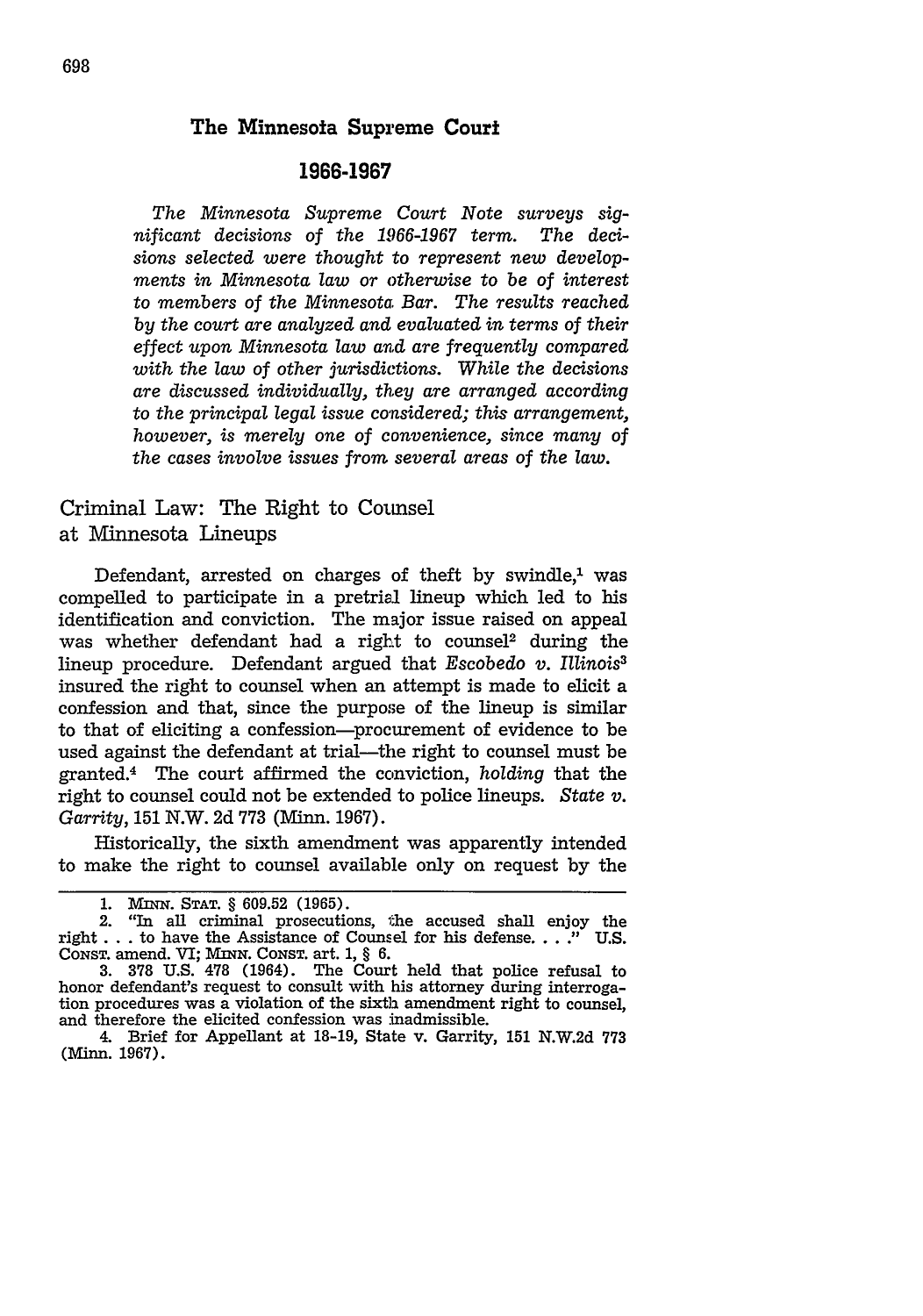defendant, only in federal proceedings, and only in capital cases.<sup>5</sup> However, the sixth amendment right to counsel has undergone considerable change since its adoption through the application of the right by the Supreme Court as a tool to protect against infringement of other constitutional guarantees. Thus, where procedural due process or the privilege against self-incrimination have been threatened,<sup>6</sup> the presence of counsel has been required to protect these rights.

The desire to protect procedural due process was the basis for the first extension of the right to counsel. In 1932 the Supreme Court held that due process required the states to appoint trial counsel in capital cases where the defendant was unable to adequately conduct his own defense, whether or not he had requested counsel.7 The Court later found the denial of counsel in a federal noncapital felony case to be a violation of the sixth amendment.8 The Court refused to apply this extension to the states<sup>9</sup> until 1963 when, in *Gideon v. Wainwright*,<sup>10</sup> it held that the fourteenth amendment secured the right to counsel for a defendant in a state noncapital felony case.

The idea that the presence of counsel is necessary to protect against deprivation of due process also provided the basis for attaching the right to counsel at a time prior to the trial, at the "critical stages" of the criminal proceedings. The purpose of the right is to avoid the inherent dangers of certain pretrial procedures, thus its assertion does not depend upon a showing of actual prejudice.<sup>11</sup> State arraignment procedures have been found to be critical, since it is at that stage of litigation that valuable defenses must be raised or  $lost.^12$  State preliminary hearings have been held to be similarily critical, even though it is

- 7. Powell v. Alabama, 287 U.S. 45 (1932).
- 8. Johnson v. Zerbst, 304 U.S. 458, 463 (1938).
- 9. Betts v. Brady, 316 U.S. 455 (1942).
- 10. 372 U.S. 335 (1963).
- 11. Hamilton v. Alabama, 368 U.S. 52 (1961).
- 12. Id.

*<sup>5.</sup> See* W. **BEANY,** THE **RIGHT** TO CoUNsEL IN AmEaicAx CoUnTS **32-33 (1955);** F. **HELLER, THE** SIxTH **A TENDMENT TO THE CONSTITUTION OF THE UNITED STATES** 110-11 **(1951);** Holtzoff, *The Right to Counsel Under the Sixth Amendment,* 20 **N.Y.L.Q. 7-8** (1944).

<sup>6.</sup> Although the right to counsel has most often rested upon due process and self-incrimination, it has been argued that police identification procedures violate the equal protection clause of the fourteenth amendment. *See* Butler v. Crunlish, 299 F. Supp. 565 (E.D. Pa. 1964), where the court held that requiring a nonbailed suspect to appear in a lineup while exempting a bailed suspect is a denial of equal protection. *But* see Rigney v. Hendrick, 355 F.2d 710 (3d Cir. 1965).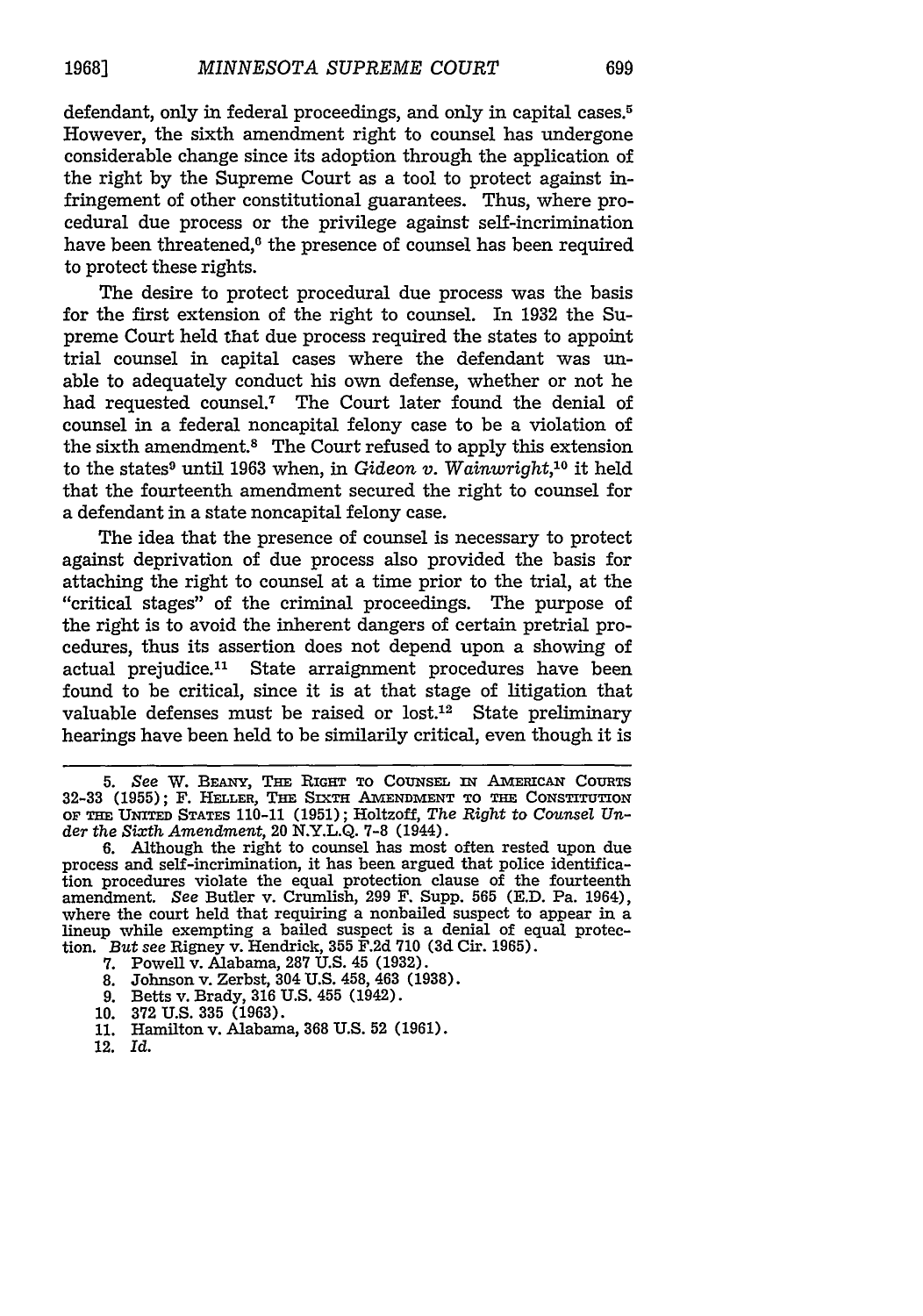not mandatory that a plea be made therein.13

The Court has also held that the presence of counsel is necessary to the protection of the fifth amendment privilege against self-incrimination, $<sup>14</sup>$  paralleling the development of the right of</sup> counsel in the critical stages of criminal proceedings in the "coerced confession" cases.<sup>15</sup> In these cases, the absence of counsel was initially viewed by the Court as an indication of the presence of coercion.<sup>16</sup> However, in 1964 the Court shifted the emphasis, finding the apparent presence of coercion sufficient to warrant a holding that there had been a violation of the right to counsel.<sup>17</sup>

The Minnesota Supreme Court has reluctantly accepted the basic premises of the United States Supreme Court's sixth amendment decisions on right to pretrial counsel, $18$  and, in spite

16. Cases cited note 15 *supra.* The early coerced confession cases were not couched in terms of the fifth amendment. In federal cases, the Court refused to reach the constitutional question, and instead rendered coerced confessions inadmissible under the Court's authority to supervise federal criminal procedures. McNabb v. United States, 318 U.S. 332 (1943).

17. Massiah v. United States, 377 U.S. 201 (1964). *See* Enker & Elsen, *Counsel for the Suspect: Massiah v. United States and* Escobedo *v. Illinois*, 49 MINN. L. REV. 47, 57-58 (1964), for the view that the Court incorrectly placed the emphasis upon the sixth rather than the fifth amendment. The right to counsel to protect fifth amendment rights has been refined in recent cases. Miranda v. Arizona, 384 U.S. 436 (1966); Escobedo v. Illinois, 378 U.S. **478** (1964). Although the Court did not expressly rest its right to counsel holding on the fifth amendment in Escobedo, as it did in *Miranda,* it may be inferred that the fifth amendment privilege provided impetus for the decision.

18. Other states have reacted similarly. *Cf., e.g.,* State v. Richardson, 194 Kan. 471, 399 P.2d 799 (1965); Bean v. State, 81 Nev. 25, 398 P.2d 251 (1965). *But* cf. People v. Dorado, 62 Cal. 2d 338, 398 P.2d 361, 42 Cal. Rptr. 169 (1965); State v. Neely, 239 Ore. 494, 398 P.2d 482 (1965). *See also* Rothblatt, *Police Interrogation and the Right to Coun*sel, Post Escobedo v. Illinois: Application v. Emasculation, 17 HASTINGS L.J. 41 (1965). Statistical data regarding the attitudes of law enforcement officials, prosecutors, and judges toward the right to counsel may be found in Kamisar & Choper, *The Right to Counsel in Minnesota: Some Field Findings and Legal-Policy Observations,* 48 MIN. L. REv. 1 (1963).

However, the Minnesota Supreme Court has recently extended the right to counsel *at trial* to all misdemeanor actions where the court may impose a jail sentence. State v. Borst, Doc. No. 1721/2 (filed Dec. 1, **1967).**

<sup>13.</sup> White v. Maryland, 373 U.S. 59 (1963) (per curiam).

<sup>14. &</sup>quot;No person shall be... compelled in any criminal case to be a witness against himself. . . ." U.S. Consr. amend. V; MINN. Consr. art. 1, § 7.

<sup>15.</sup> Spano v. New York, 360 U.S. 315 (1959); Crooker v. California, 357 U.S. 433 (1958); Cincenia v. Lagay, 357 U.S. 504 (1958); Watts v. Indiana, 338 U.S. 49 (1949).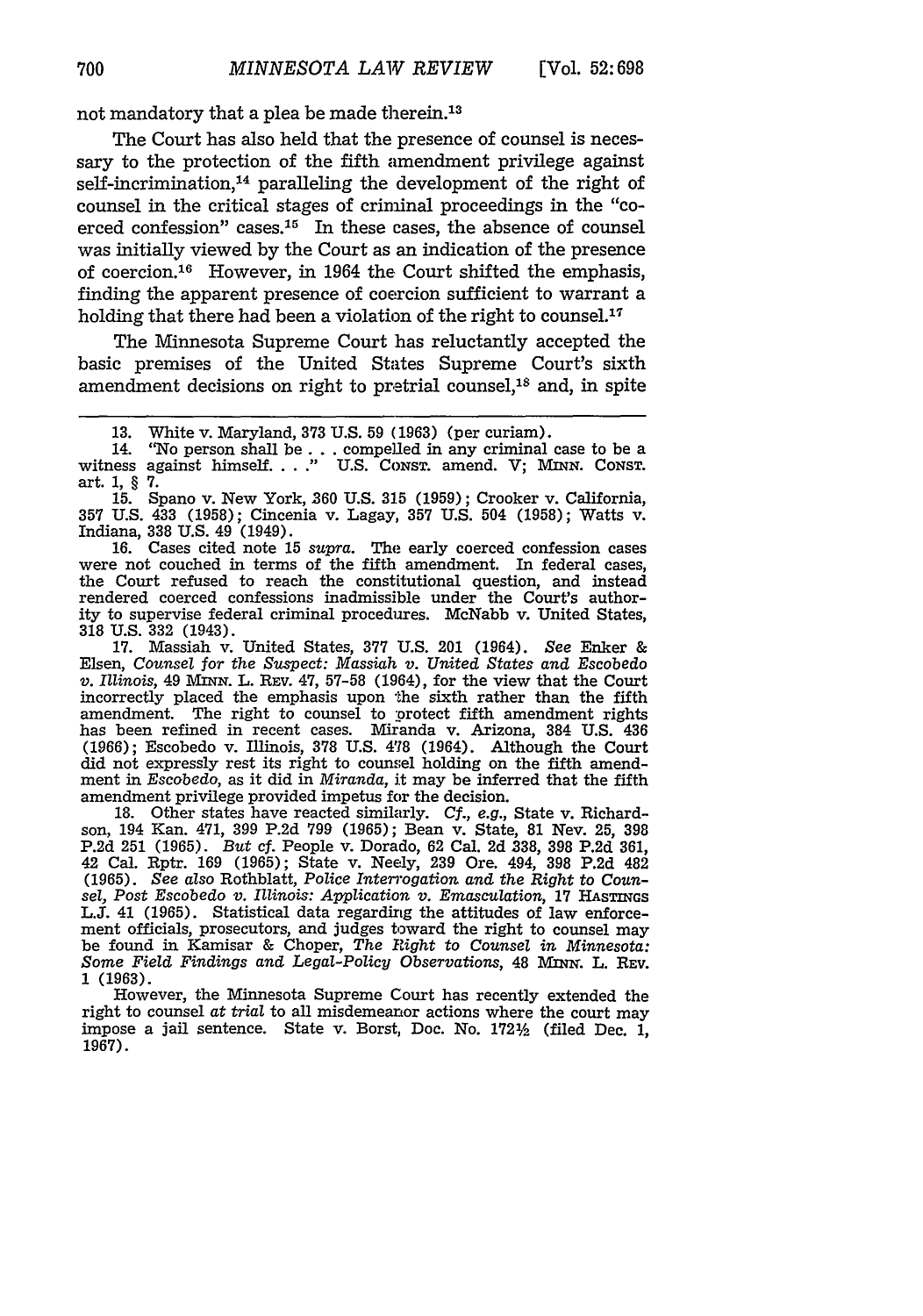of *Gideon v. Wainwright,"9* the Minnesota court has not followed the spirit of the critical stage cases.<sup>20</sup> In *State v.* Osgood,<sup>21</sup> the court stated that the right to counsel in a felony case does not extend to representation in the investigative process following an arrest or in the preliminary hearing required to ascertain whether there is reasonable grounds for believing that the accused has committed a crime.22 In *State v. Perra,23* the court suggested that the Supreme Court rulings that state arraignment procedures and preliminary hearings were a critical stage of the criminal proceedings were limited to capital cases.24 In 1965, the Minnesota court restricted the application of *Escobedo* by precluding an affirmative denial of a suspect's right to counsel, rather than imposing the duty to inform him of the right. $25$  The court has also ruled *Escobedo* inapplicable to certain "investigative" stages, <sup>26</sup>

20. *See* State *ex rel.* Lacklineo v. Tahash, 267 Minn. 237, 126 N.W.2d 646 (1964); State v. Osgood, 266 **Minn.** 315, 123 N.W.2d 593 (1963); State v. Perra, 266 Minn. 545, 125 N.W.2d 44 (1963).

- 21. 266 Minn. 315, 123 N.W.2d 591 (1963).
- 22. *Id.* at **323,** 123 N.W.2d at 598.
- 23. 266 Minn. 545, 125 N.W.2d 44 (1963).
- 24. *Id.* at 555, 125 N.W.2d at 51.

25. State *ex rel.* Rasmussen v. Tahash, 272 Minn. 539, 141 N.W.2d 3 (1965). This position was later shown to be clearly insufficient: "An individual need not make a pre-interrogation request for a lawyer. While such a request affirmatively secures his right to have one, his failure to ask for a lawyer does not constitute a waiver." Miranda v. Arizona, 384 U.S. 436, 470 (1966). The Minnesota court, however, made liberal use of the prospective application of *Miranda* permitted by Johnson v. New Jersey, 384 U.S. 719 (1966). See State v. Carmichael, 275 Minn. 148, 145 N.W.2d 554 (1966); State *ex rel.* Fruhrman v. Tahash, 275 Minn. 242, 146 N.W.2d 174 (1966); State *ex rel.* Gerberding v. Tahash, 275 Minn. 195, 146 N.W.2d 541 (1966), *rev'd,* 87 S. Ct. 1506 (1967). The reversal in the Gerberding case related to the Minnesota court's contention that Jackson v. Denno, 378 U.S. 368 (1964), which held that the determination of whether a confession was voluntary must be made by the court rather than the jury, was also to be applied prospectively.

26. State v. Weber, **272** Minn. 243, **137** N.W.2d 527 (1965). After being escorted to the sheriff's office, the defendant voluntarily confessed to the beating of his stepson. The court ruled the confession admissible, even though obtained while the defendant was in custody and without counsel, on the grounds that the confession was given during the investigation of a possible criminal act. The court relied upon *In re* Groban, 352 U.S. 330 (1957), which held that counsel could be excluded from proceedings investigating the cause of a fire, a situation clearly distinguishable since that decision rested upon the consideration that the purpose of the fire marshall's hearing was not to adjudicate personal responsibility, but to formulate a policy of fire prevention. The court also relied upon Long v. United States, 338 F.2d 549 (D.C. Cir. 1964); Latham v. Crouse, **338** F.2d 658 (10th Cir. 1964); and Procter v. United States, **338** F.2d 533 (D.C. Cir. 1964), in all of which the

<sup>19. 372</sup> U.S. **335** (1963).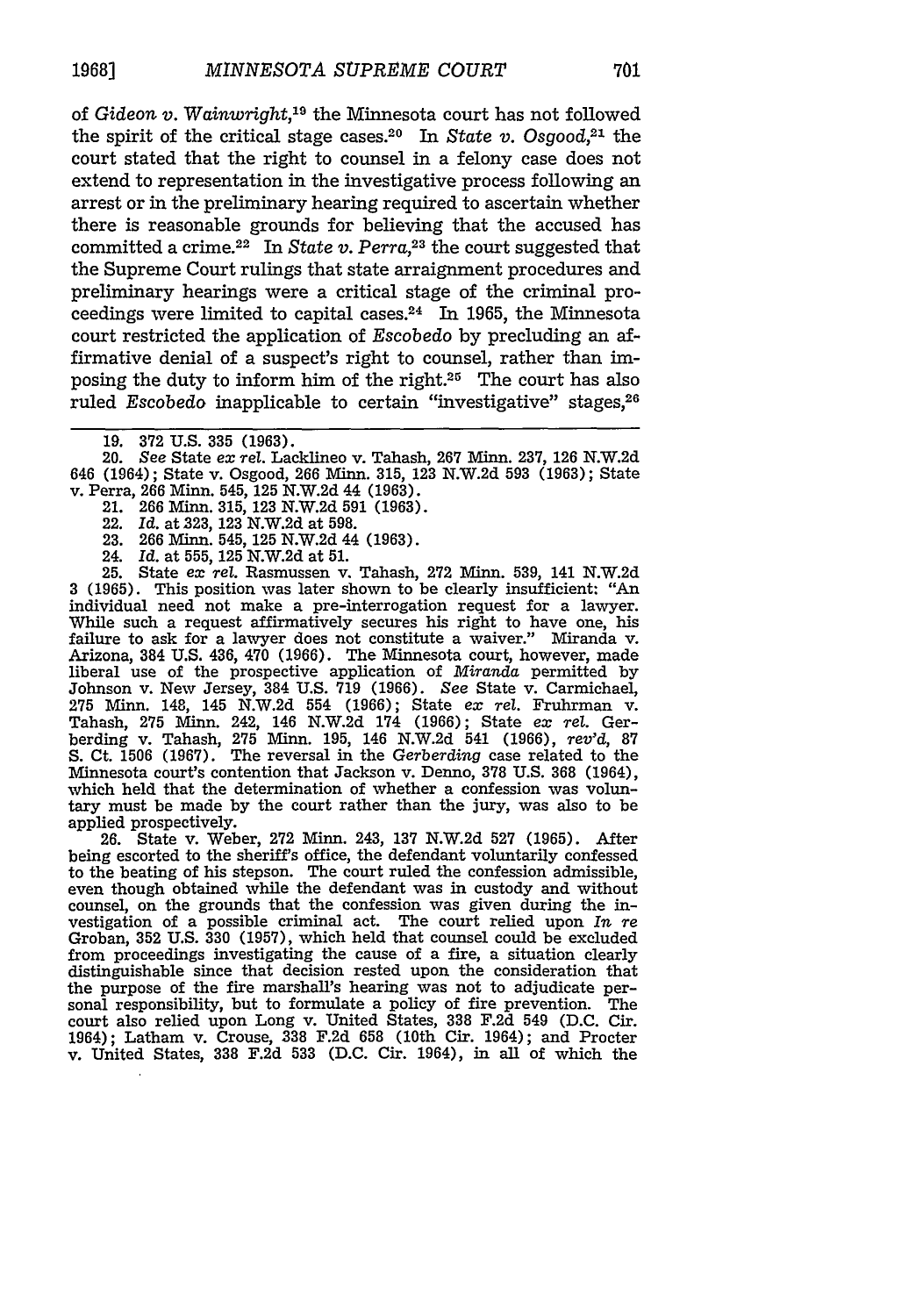and has distinguished "admissions" from confessions. <sup>27</sup>

In the *Garrity* case the court focused on the self-incrimination aspect of the right to counsel issue. Defendant had argued that the lineup was an infringment upon his privilege against self-incrimination to the same extent as was the confession in Escobedo, and that therefore, in the absence of counsel, the evidence procured was similarily inadmissible.<sup>28</sup> In dismissing the defendant's claim, the court noted that the absence of counsel is constitutionally relevant only when it deprives the accused of the right to silence or some other right which could have been effectively asserted had counsel been present.<sup>29</sup> Pursuing this premise, the court then found that, unlike compulsion to extort communications, compulsion to examine ordinary physical evidence, as in a police lineup, does not violate the right to silence.<sup>30</sup> It was therefore concluded that since there was no

defendant had either been informed of his right to counsel, or had blurted out the confession before there was an opportunity to do so. 27. State v. Johnson, 152 N.W.2d **529** (Mlinn. 1967).

28. Brief for Appellant at 18-19. The choice of a self-incrimination rather than a due process defense was somewhat unfortunate, not because of the likelihood of success of the latter, but because of the extreme tenuousness of the former.

29. State v. Garrity, 151 N.W.2d 773, 776 (Minn. 1967). The court relied upon Kennedy v. United States, 353 F.2d 462 (D.C. Cir. 1965), and Schmerber v. California, 384 U.S. 757 (1966), as establishing this premise. In *Kennedy,* defendant's contention that he had a right to counsel at the time he was taken to the scene of the crime to be identified by a victim was rejected on the grounds that there was simply nothing an attorney could have done for him at that point, since the police had the right to proceed. Similar reasoning was adopted by the Supreme Court in *Schmerber,* where the defendant made the same argument concerning the compulsory administration of a blood test.

**30.** This distinction was originally established in Holt v. United States, 218 U.S. 245 (1910), and was further refined by Wigmore:

Unless some attempt is made to secure a communication-written, oral or otherwise-upon which reliance is to be placed as involving his consciousness of the facts and the operation of his mind in expressing it, the demand made upon him is not a testimonial **one....**

8 J. WIGMORE, EVIDENCE § 2265, at 386 (1961). A somewhat different test has been espoused by others, although definitely in a minority. This draws the line between passivity and activity: "Submission may be compelled but not active cooperation." C. McCoRmicK, **EVIDENCE** § 126, at **265** (1956). *Compare* State v. King, 44 **N.J.** 346, 209 A.2d 110 (1965) *and* State v. Ramirez, 76 N.M. **72,** 412 P.2d 246 (1966), with State v. Taylor, 213 S.C. 330, 49 S.E.2d 289 (1948) *and* Beachem v. State, 144 Tex. Crim. 272, 162 S.W.2d **706** (1942). The Holt-Wigmore distinction has been accepted in the overwhelming majority of jurisdictions in the case of fingerprints, palmprints, and bare footprints, whether given voluntarily or not. See People v. Jones, 112 Cal. App. 68, 296 P. **317** (1931); State v. Rogers, 233 N.C. 390, 64 S.E.2d **572** (1951); Owens v. Commonwealth, 186 Va. 689, 43 S.E.2d **895** (194.7). *See generally* Annot., 28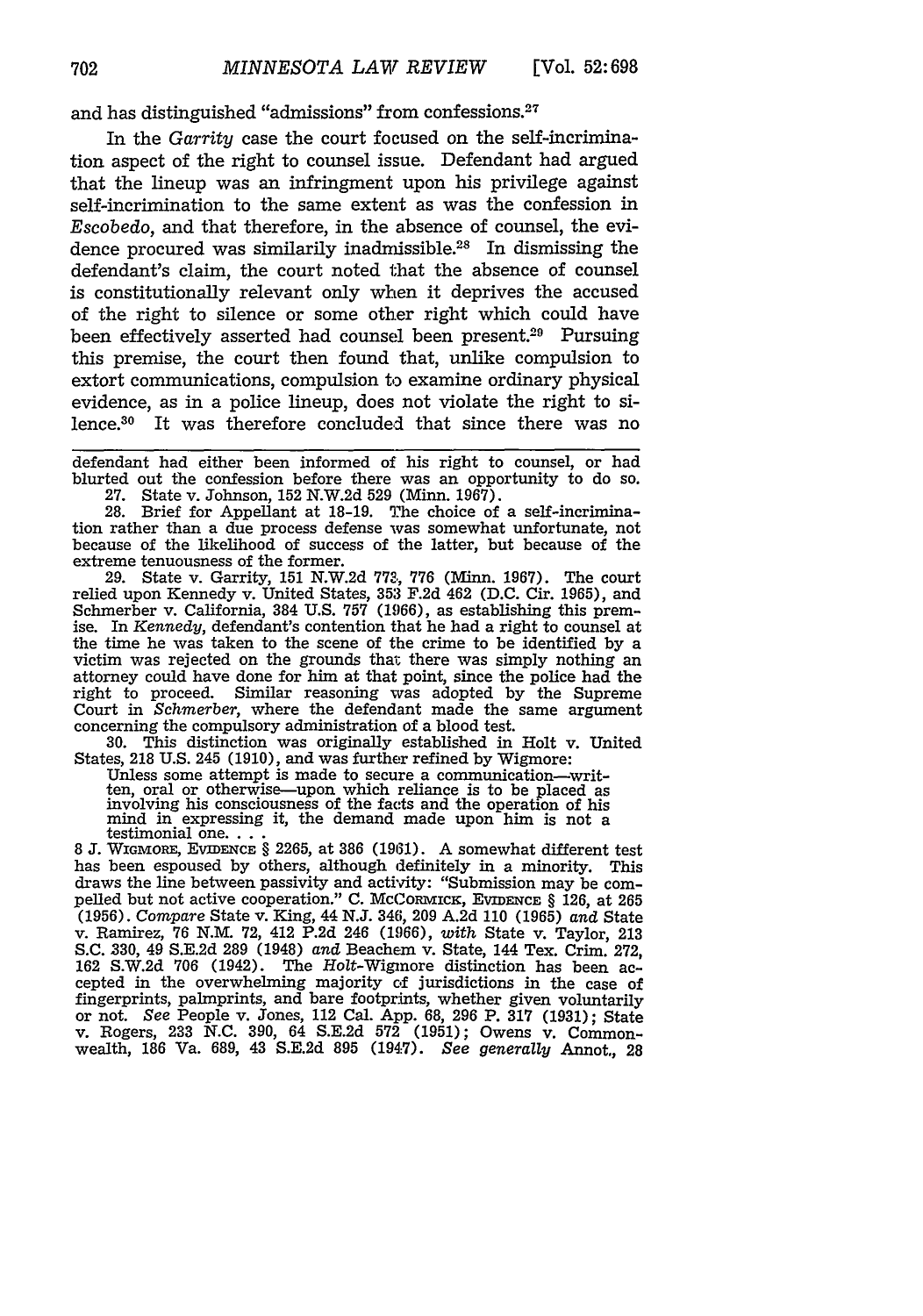threat to the privilege against self-incrimination, there was no violation of defendant's right to counsel.

Four days prior to the *Garrity* decision, the United States Supreme Court decided *United States v. Wade,31* in which it ruled that the denial of counsel at a pretrial lineup was a deprivation of the sixth amendment right to counsel even though it explicitly held that there was no violation of the fifth amendment.<sup>32</sup> There was no reference to a violation of due process.<sup>33</sup> Instead, the inherent dangers of "suggestion,"<sup>34</sup> the likelihood that counsel for the defense would be handicapped at trial by not having access to information regarding what occurred at the lineup, and the potential impact of the identification upon the outcome of the trial prompted the Court to find that the sixth amendment right to counsel may be asserted without reference to other constitutional rights. Recognizing that the critical stage and coerced confession cases were aimed at guaranteeing a "fair trial" and that the presence of counsel at lineups will protect against derogation of that basic right, the Court established the new rule<sup>35</sup> that evidence relating to the identification of a sus-

A.L.R.2d 1136-40 (1953). The Supreme Court recently renewed its support of the Holt-Wigmore distinction in Schmerber v. California, 384 U.S. 757 (1966) (compulsive extraction of blood to determine intoxication), and it has been directly held that police lineups do not violate the privilege against self-incrimination. Caldwell v. United States, **338** F.2d **385** (8th Cir. 1964).

**31. 388** U.S. 218 (1967).

32. *Id.* at 221-23.

**33.** Although the Court referred to the critical stage cases, and cited Powell v. Alabama, **287** U.S. 45 (1932), in support of the "fair trial" aim of the sixth amendment, there was seemingly a concentrated attempt to avoid the use of due process language. Moreover, in Stovall v. Denno, 388 U.S. 293, 301-02 (1967), a companion case where the *Wade* decision was held to be inapplicable because not retroactive, the Court considered an independent claim of deprivation of due process, and found none, even though the Wade decision cited the *Stovall* identification procedure as an example of the "suggestive" influences which place the suspect's rights in jeopardy, and therefore require the protection of the presence of counsel. In view of this, it seems apparent that the Wade decision could not have rested solely on due process. that the *Wade* decision could not have rested solely on due process. 34. The Court considered at length instances of police procedures

which have a conscious or subconscious "suggestive" effect upon the witness' decision. In *Wade,* several witnesses saw the defendant in the custody of an FBI agent prior to the lineup. In Gilbert v. California, 388 U.S. 263 (1967), another companion case, the lineup was conducted in a large auditorium where one hundred witnesses made wholesale identifications. In *Stovall,* the suspect was presented to the witness alone and in handcuffs. *See P. WALL*, EYEWITNESS IDEN TIFCATION nT CRIMWAL CASES 40-65 (1965), which was heavily relied unon **by** the Court.

**35.** The Court clearly admitted that the rule was new **by** refusing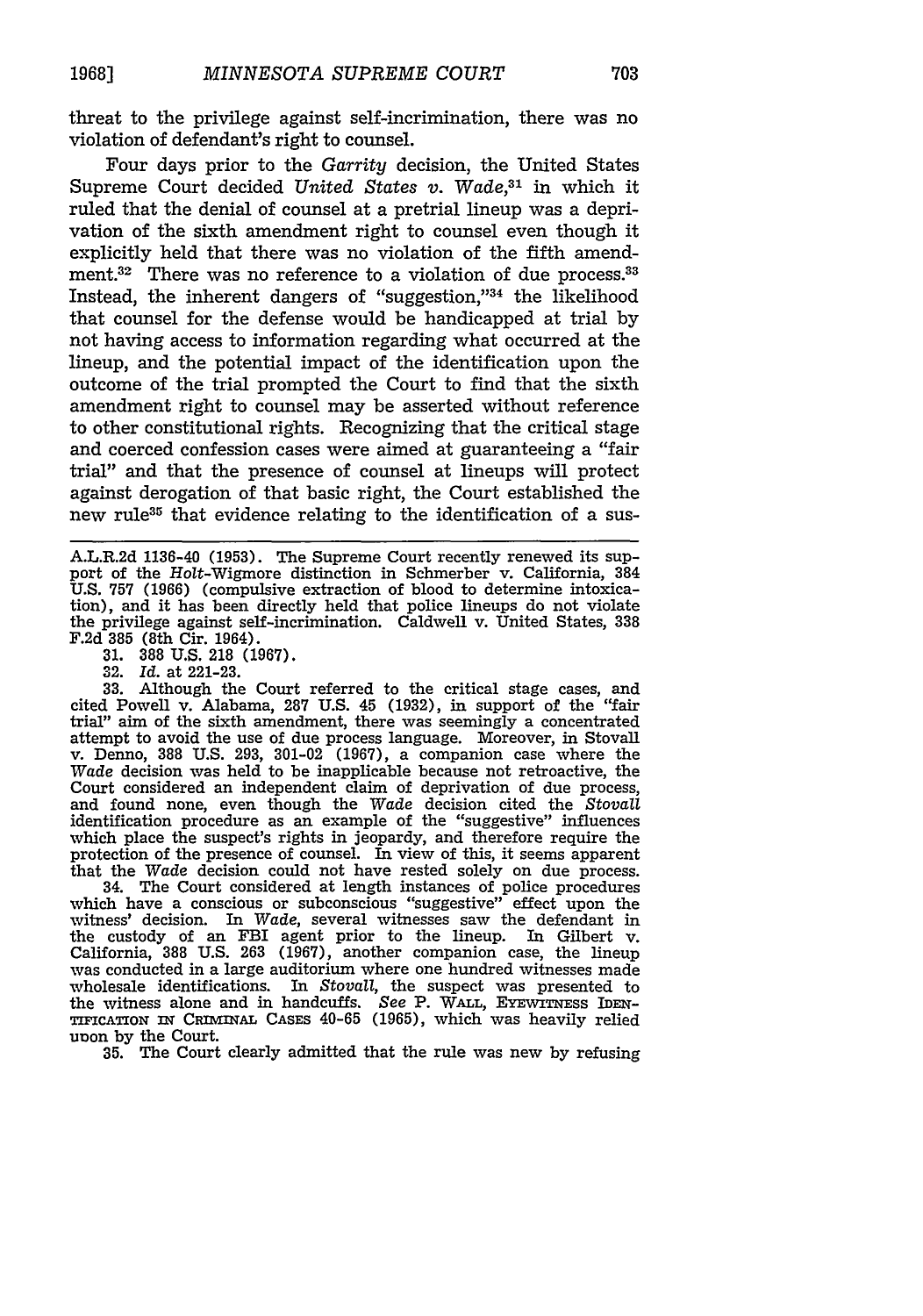pect in a police lineup occuring after June 12, 1967, in the absence of counsel, will be inadmissible at trial, federal or state.<sup>36</sup> unless it can be established that the courtroom identification had an independent source.<sup>37</sup> or can be considered harmless error.<sup>38</sup>

In the context of the traditional view that the sixth amendment right to counsel must be asserted in the context of another constitutional right, the *Garrity* court's refusal to extend the right to make it applicable to lineup procedures is defensible. Even if the defendant had argued in accordance with the critical stage cases, $39$  that there existed an inherent threat to due process that warranted the extension of right to counsel to police lineups generally,40 it is unlikely that the Minnesota court would find the police lineup stage to be "critical" when the Supreme Court had not yet done so.41

Since the *Wade* rule is applicable only to lineups taking place after June 12, 1967, it is not applicable to the *Garrity* case. If it had been applicable, the Minnesota court, despite its seeming reluctance to accept past Supreme Court right-to-counsel holdings, probably would have been obligated to hold that Garrity had been denied his right to counsel. While it is true that Wade was placed in the lineup after indictment whereas with

to apply it retroactively in *Stovall* because it had not been foreshadowed in previous cases and would seriously disrupt the administration of the criminal law. Stovall v. Denno, 388 U.S. 293, 299-300 (1967).

**36.** If the doctrine of Gideon v. Wainwright, 372 U.S. **335** (1963), left any doubt that the *Wade* decision would be directly applicable to the states, the holding in Gilbert v. California, 388 U.S. 263 (1967), reversing a state conviction, dispelled it.

37. The Court adopted the Wong Sun v. United States, 371 U.S. 471 (1963), exclusionary test whereby the illegally obtained evidence is inadmissible unless shown to be free from the "taint" of the illegality. In *Gilbert,* however, it was held that evidence introduced by the state regarding the lineup itself, rather than a courtroom identification that might be effected by the prior lineup, was inadmissible *per* se. Gilbert v. California, 388 U.S. 263, 272-73 (1967).

38. The test for determining harmless error was recently established in Chapman v. California, 386 U.S. 18 (1967).

39. White v. Maryland, **373** U.S. 59 (1963); Hamilton v. Alabama, 368 U.S. 52 (1961). *See* text accompanying notes 11-13 *supra.*

40. See Comment, *The Right* to Counsel *During Police Identifica- tion Procedures,* 45 TEXAs L. REV. 504, 519-25 (1967), for this argument in detail. For reported instances of error in identification procedures, and the view that there is an inherent danger of such error, *see E.* BORCHARD, CONVICTING **THE** INNOCENT (1932); **J. FRANK** & B. **FRANK, NOT** GuILTY (1957); P. **WALL,** EYEWITNESS IDENTIFICATION **nf CRIMINAL CASES** (1965).

41. The Minnesota court has not shown a willingness to move in advance of the United States Supreme Court. See text accompanying notes 18-27 *supra.*